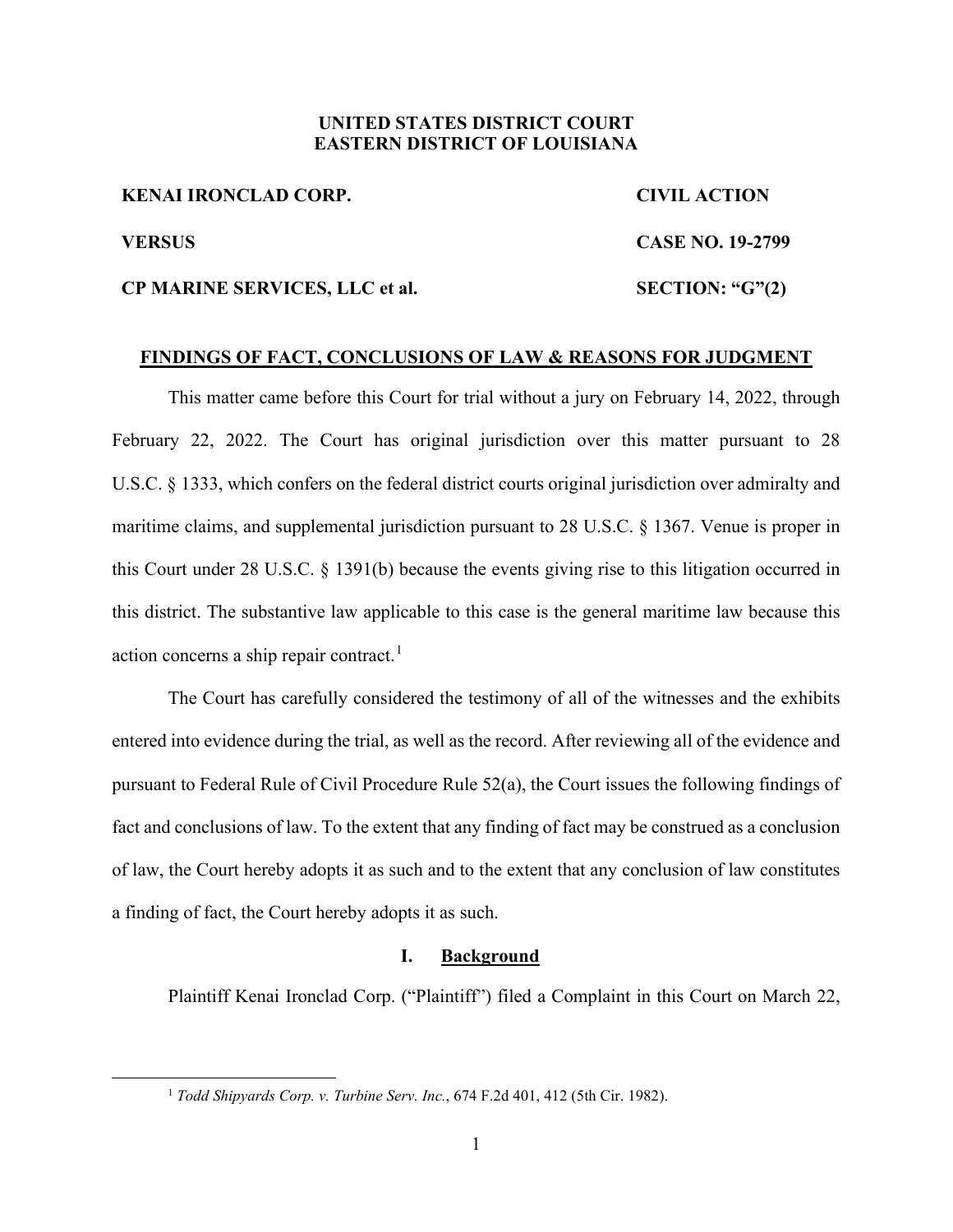2019.<sup>2</sup> In the Complaint, Plaintiff asserts claims for breach of contract, wrongful vessel seizure, conversion, and tortious interference with contractual relations against Defendants CP Marine Services, LLC ("CP Marine") and Ten Mile Exchange, LLC ("TME") (collectively, "Defendants").<sup>3</sup> These claims arise out of a vessel repair contract Plaintiff allegedly entered with Defendants to convert Plaintiff's vessel, the *M/V Iron Don*, from an offshore supply vessel to a salmon fishing vessel.<sup>4</sup> Plaintiff alleges that it secured a charter for the vessel to fish salmon in Alaska.<sup>5</sup> Plaintiff asserts that Defendants knew that Plaintiff needed the vessel up and running by June 20, 2019, in order to be ready for salmon season.<sup>6</sup> To meet this timeframe, Plaintiff alleges that one of its directors spoke with Joseph Dardar, an officer of CP Marine, who allegedly agreed to allow work on the vessel to proceed while Plaintiff's employees lived aboard the ship.<sup>7</sup>

On January 31, 2019, Plaintiff avers it began to notice billing and work discrepancies.<sup>8</sup> Plaintiff contends that Defendants assured Plaintiff in a conference call they would remediate the issues.<sup>9</sup> Then, on February 18, 2019, Plaintiff asserts that Defendants forcibly evicted Plaintiff's employees from the vessel in violation of the parties' agreement.<sup>10</sup> Plaintiff alleges that Defendants filed a police report stating that the eviction was for non-payment and because the vessel was being

- <sup>5</sup> *Id.* at 3–4.
- <sup>6</sup> *Id.*
- <sup>7</sup> *Id.* at 4.
- <sup>8</sup> *Id.* at 6.
- <sup>9</sup> *Id.* at 7.
- <sup>10</sup> *Id.*

<sup>2</sup> Rec. Doc. 1. <sup>3</sup> *Id.* at 12–14. <sup>4</sup> *Id.* at 3.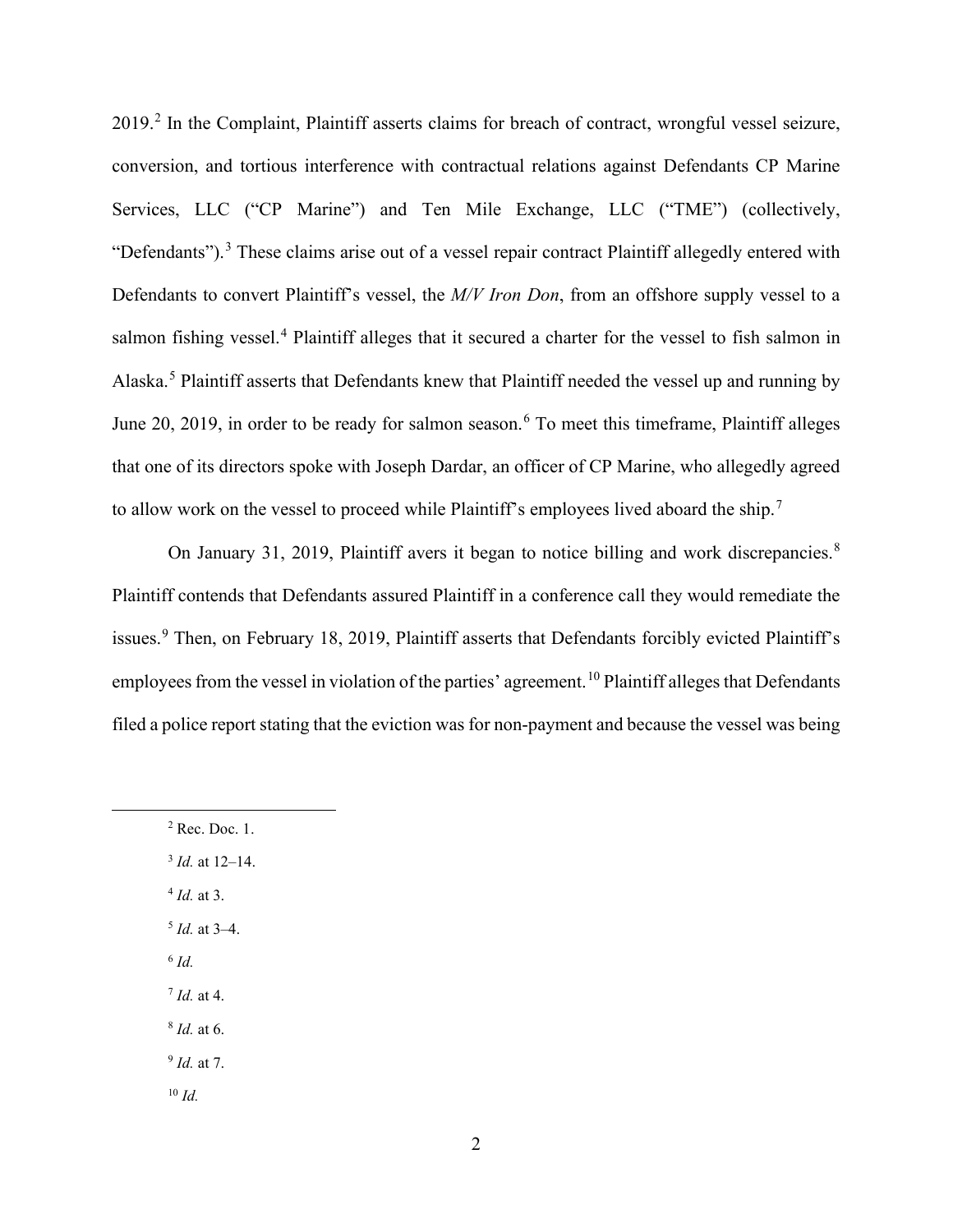moved into the water from drydock.<sup>11</sup>

Plaintiff asserts that Defendant stopped working on the vessel and refused to allow Plaintiff's employees back aboard.<sup>12</sup> Plaintiff alleges that Defendants' alleged breach jeopardized timely performance of the contract. Plaintiff avers that it has incurred consequential damages from having to house its employees off-site as well as additional expenses from the alleged breach of contract.<sup>13</sup> Plaintiff seeks damages and declaratory judgment that Defendants' vessel seizure was wrongful. $14$ 

A trial without a jury was held from February 14, 2022, through February 22, 2022. 15 On March 4, 2022, the parties filed post-trial briefing.<sup>16</sup>

## **II. Findings of Fact**

## *A. The Parties*

Plaintiff Kenai Ironclad Corp. is a Texas corporation that owns and operates the *M/V Iron Don*. <sup>17</sup> Plaintiff-company was founded by Levi and Austin Adler. Levi Adler is the Chief Financial Officer of Kenai.<sup>18</sup> Austin Adler is a master welder who oversees operations of the vessel.<sup>19</sup>

Defendant CP Marine Services, LLC is a Louisiana limited liability company which owns and operates a shipyard in Marrero, Louisiana. CP Marine is partly owned by Joseph Dardar.

<sup>11</sup> *Id.* at 8.

<sup>12</sup> *Id.* at 8–9.

 $13$  *Id.* at 9–10.

<sup>14</sup> *Id.* at 13–15.

<sup>15</sup> Rec. Docs. 81, 82, 83, 84, 85.

<sup>16</sup> Rec. Docs. 87, 88.

<sup>&</sup>lt;sup>17</sup> The parties did not contest this fact. *See* Rec. Doc. 70 at 4 (Pretrial Order).

<sup>&</sup>lt;sup>18</sup> Testimony of Levi Adler.

<sup>&</sup>lt;sup>19</sup> Testimony of Austin Adler.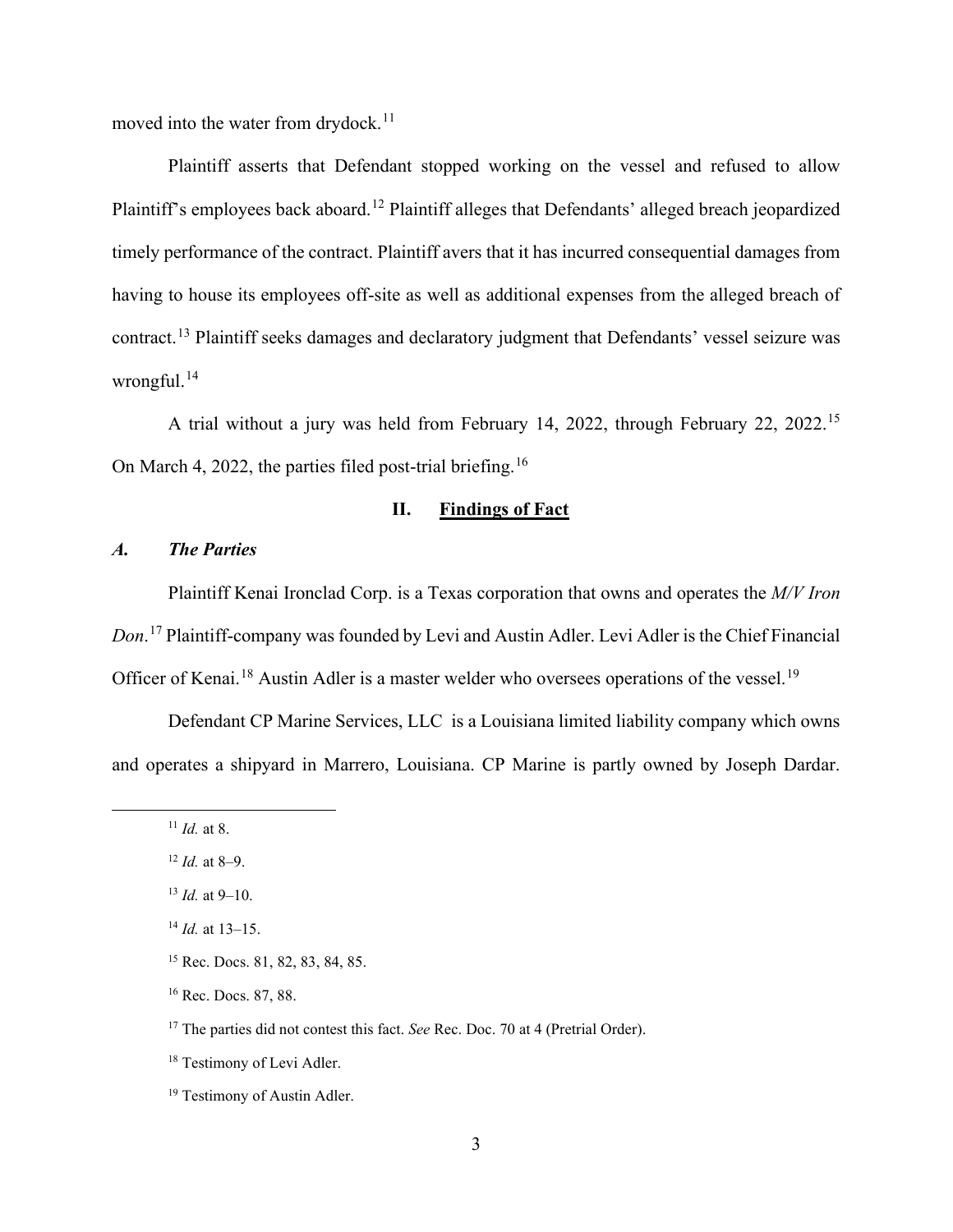Defendant Ten Mile Exchange, LLC is a Louisiana limited liability company. Joseph Dardar is also an owner and operator of TME, a shipyard in Marrero, Louisiana. $^{20}$ 

### *B. The Salmon Fishing Time Charter*

Plaintiff obtained a salmon fishing time charter on October 18, 2018, from Ocean Beauty Seafoods, LLC ("Ocean Beauty").<sup>21</sup> The charter provided that the start date would be June 25 of each year at Naknek, Alaska.<sup>22</sup> The charter also set a day rate of \$5,700.<sup>23</sup> Plaintiff's profit from the charter would be the day rate less any expenses.<sup>24</sup> The costs for the vessel per day were: \$1,150 per day in crew wages, \$33.90 in insurance, and \$1,000 per day in amortized maintenance costs.<sup>25</sup> Therefore, Plaintiff's daily profit on the salmon charter was \$3,516.10 per day.<sup>26</sup>

# *C. The Agreement Between the Parties*

In order to fulfill the charter, Plaintiff purchased an offshore supply vessel, the *M/V GIS Storm*, for \$335,000 in 2018 and renamed it the *M/V Iron Don*. <sup>27</sup> Plaintiff purchased the *Iron Don* through Peter Jansen. The *Iron Don* was located at LaRose Safe Harbor.<sup>28</sup> Plaintiff needed to convert the *Iron Don* into a salmon fishing vessel. Plaintiff began looking for a shipyard that could

<sup>&</sup>lt;sup>20</sup> Testimony of Joseph Dardar.

<sup>21</sup> Plaintiff's Exhibit 1.

<sup>22</sup> *Id.*

<sup>23</sup> *Id.*

<sup>24</sup> Testimony of Levi Adler.

<sup>&</sup>lt;sup>25</sup> Testimony of Levi Adler.

<sup>26</sup> Testimony of Levi Adler; Plaintiff's Exhibits 16, 17.

<sup>&</sup>lt;sup>27</sup> Testimony of Levi Adler.

<sup>28</sup> Testimony of Levi Adler.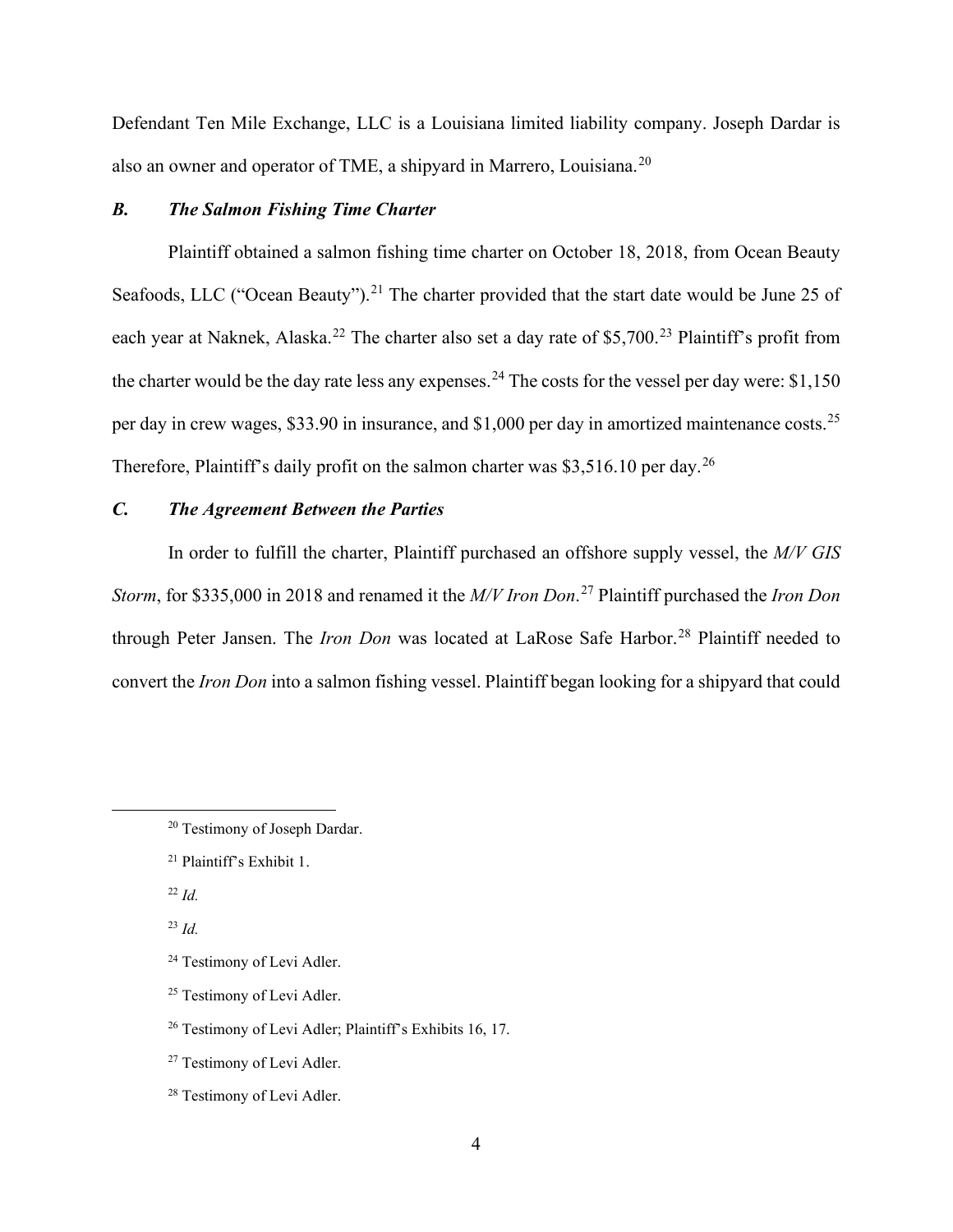dry dock, sandblast, prime, and paint the vessel.<sup>29</sup> Jansen referred Plaintiff to Joseph Dardar.<sup>30</sup> In early December 2018, Plaintiff contacted Dardar to discuss the work to be done on the *Iron Don*. The parties agreed that Plaintiff would come to inspect Dardar's shipyard.<sup>31</sup>

On December 14, 2018, Dardar, through TME, sent Plaintiff a quote for \$3,000 to tug the *Iron Don* from LaRose Safe Harbor to the CP Marine dock. <sup>32</sup> On December 20, 2018, TME towed the *Iron Don* from LaRose Safe Harbor to the CP Marine/TME fleet.<sup>33</sup> TME sent an invoice for this tow on the same day, which Levi Adler received on or about December 25, 2018.<sup>34</sup> The invoice indicated that payment was due within thirty days.<sup>35</sup> Levi Adler paid the December 25, 2018 tow invoice on December 27, 2018, via check.<sup>36</sup>

Prior to moving the vessel from LaRose Safe Harbor, CP Marine sent Plaintiff a rate structure sheet.<sup>37</sup> Plaintiff used this rate structure to compare CP Marine's shipyard with other shipyards in Louisiana.<sup>38</sup> Plaintiff found CP Marine's rates to be comparable to other shipyards and decided to meet with CP Marine's representatives.<sup>39</sup>

<sup>29</sup> Testimony of Levi Adler.

<sup>&</sup>lt;sup>30</sup> Testimony of Levi Adler.

<sup>&</sup>lt;sup>31</sup> Testimony of Levi Adler.

<sup>32</sup> Plaintiff's Exhibit 2.

<sup>33</sup> Plaintiff's Exhibit 3.

<sup>&</sup>lt;sup>34</sup> *Id.*; Testimony of Levi Adler.

<sup>35</sup> Plaintiff's Exhibit 3.

<sup>36</sup> Testimony of Levi Adler. Defendants deposited this check on January 2, 2019. *See* Defense Exhibit 9 (Deposit Slip from Home Bank); Testimony of Gina Taromina.

<sup>37</sup> Plaintiff's Exhibit 4.

<sup>38</sup> Testimony of Levi Adler.

<sup>&</sup>lt;sup>39</sup> Testimony of Levi Adler.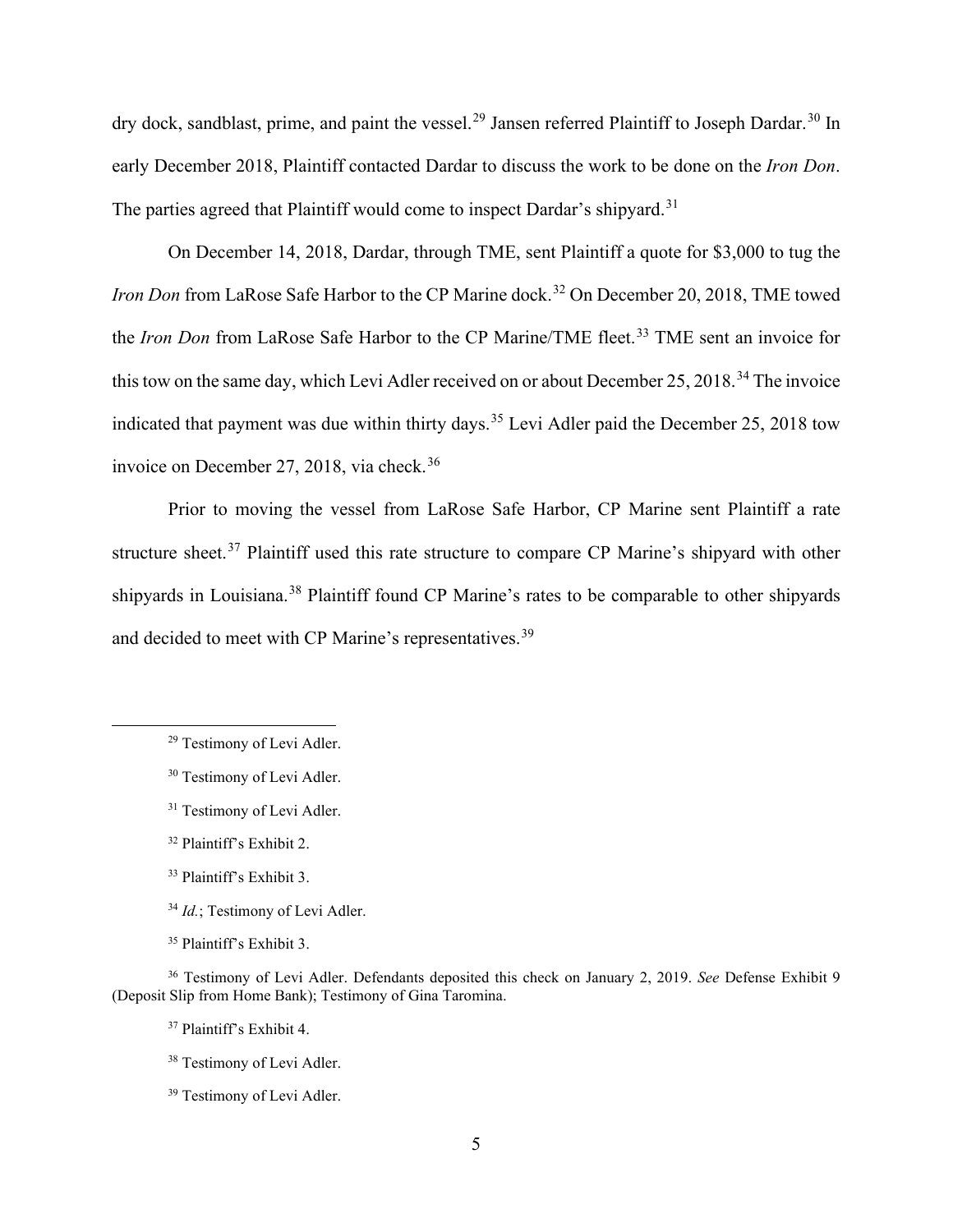On December 26, 2018, Plaintiff's representatives went to lunch with Dardar to discuss what they were looking for in a shipyard.<sup>40</sup> Plaintiff explained that time was of the essence so that Plaintiff could arrive in Alaska in time for the salmon fishing charter. Plaintiff also explained that it was looking for a shipyard that would allow its crew to live aboard the vessel and that would allow Austin Adler to perform hot work on the vessel.<sup>41</sup> Plaintiff ultimately selected CP Marine as its shipyard because CP Marine was willing to allow Plaintiff's crew to live aboard and work on the vessel while the shipyard went about its work. Once the parties had reached an agreement, Plaintiff's crew took up residence on the vessel. $42$ 

The terms of this oral contract were never reduced to writing. Instead, they were reflected in the invoices sent to Plaintiff by CP Marine. The work to be done on the *Iron Don* by CP Marine consisted of (1) sandblasting, priming, and painting the hull, (2) installing struts on the bottom of the vessel, (3) repairing hatch covers, replacing a portion of the hull's steel, and (4) installing anodes on the vessel's hull.<sup>43</sup> To determine Plaintiff's claims, the Court must resolve three factual disputes regarding the terms of the contract: (1) what quality of sandblasting did Plaintiff request, (2) did the parties agree to a method of payment, and (3) did the parties agree to when payments must be made. The Court makes the following findings as to the terms of the contract.

### **1. Quality of the Sandblasting**

Plaintiff chose and selected the paint for the hull in consultation with representatives from the paint manufacturer, Sherwin-Williams.<sup>44</sup> Plaintiff purchased the paint directly from Sherwin-

<sup>40</sup> Testimony of Levi Adler; Testimony of Joseph Dardar.

<sup>41</sup> Testimony of Levi Adler.

<sup>42</sup> Testimony of Levi Adler.

<sup>43</sup> Testimony of Levi Adler, Austin Adler, Joseph Dardar.

<sup>44</sup> Testimony of Austin Adler.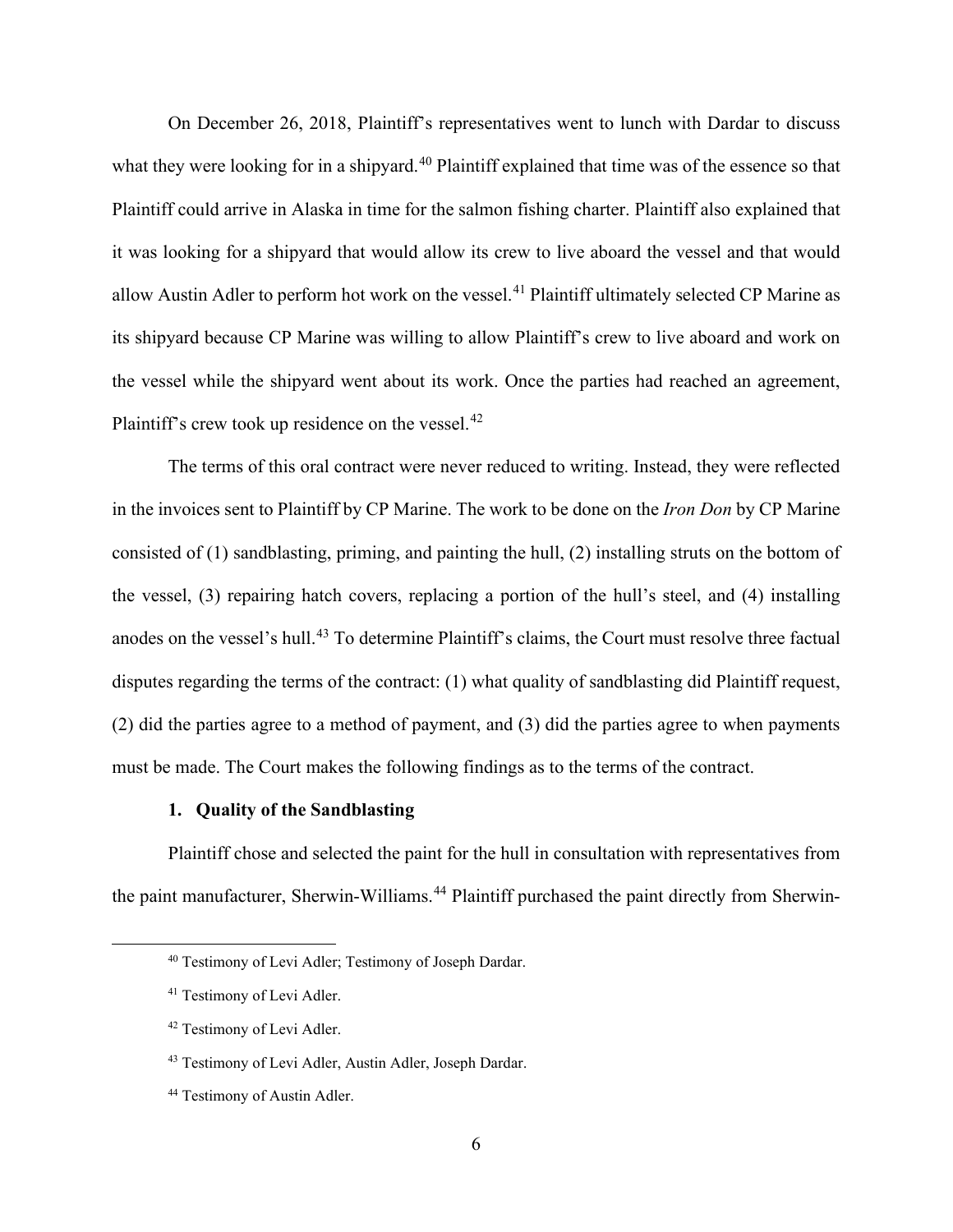Williams. Specifically, Plaintiff selected Seaguard 5000HS epoxy for the first layers and Seaguard Ablative Anti Fouling Coating for the outer layers. These paints called for minimum surface preparation of a "near white metal blast," in accordance with the SSPCSP10/NACE2 industry standard. A near white blast removes virtually all of the old paint and rust. A commercial blast is significantly cheaper than a near-white blast. In a commercial blast, a portion of the existing paint and rust is left on the hull. Plaintiff's expert Robert Galbraith of the Stabbert Marine shipyard in Seattle, testified that approximately 5% to 10% of the old paint and rust is left on the hull in a commercial blast. As Galbraith testified, failing to sandblast to the proper standard means that the paint will not adhere optimally to the hull, risking problems such as delamination of the new paint from the hull and rust. The expected useful working life of a paint job is two to three years.<sup>45</sup> This working life will be reduced when the sandblasting below the recommended quality for the specific paint applied.

The Court finds that Plaintiff requested that CP Marine perform a "commercial blast." Levi Adler testified that Plaintiff requested a rate sheet from CP Marine. That rate sheet reflects a rate of \$2.75 per square foot for a "commercial media blast."<sup>46</sup> On January 8, 2019, CP Marine then issued a quote to Plaintiff for all of the work to be performed on the *Iron Don*. <sup>47</sup> That quote indicates a sandblast at a rate of \$3.00 per square foot.<sup>48</sup> Levi Adler testified that he attributed this price difference to an increase in quality of the blast.<sup>49</sup> The Court does not credit this testimony because an increase of  $.25¢$  would not account for the difference in cost between a commercial

<sup>45</sup> Testimony of Robert Galbraith.

<sup>46</sup> Plaintiff's Exhibit 4.

<sup>47</sup> Plaintiff's Exhibit 5.

<sup>48</sup> *Id.*

<sup>49</sup> Testimony of Levi Adler.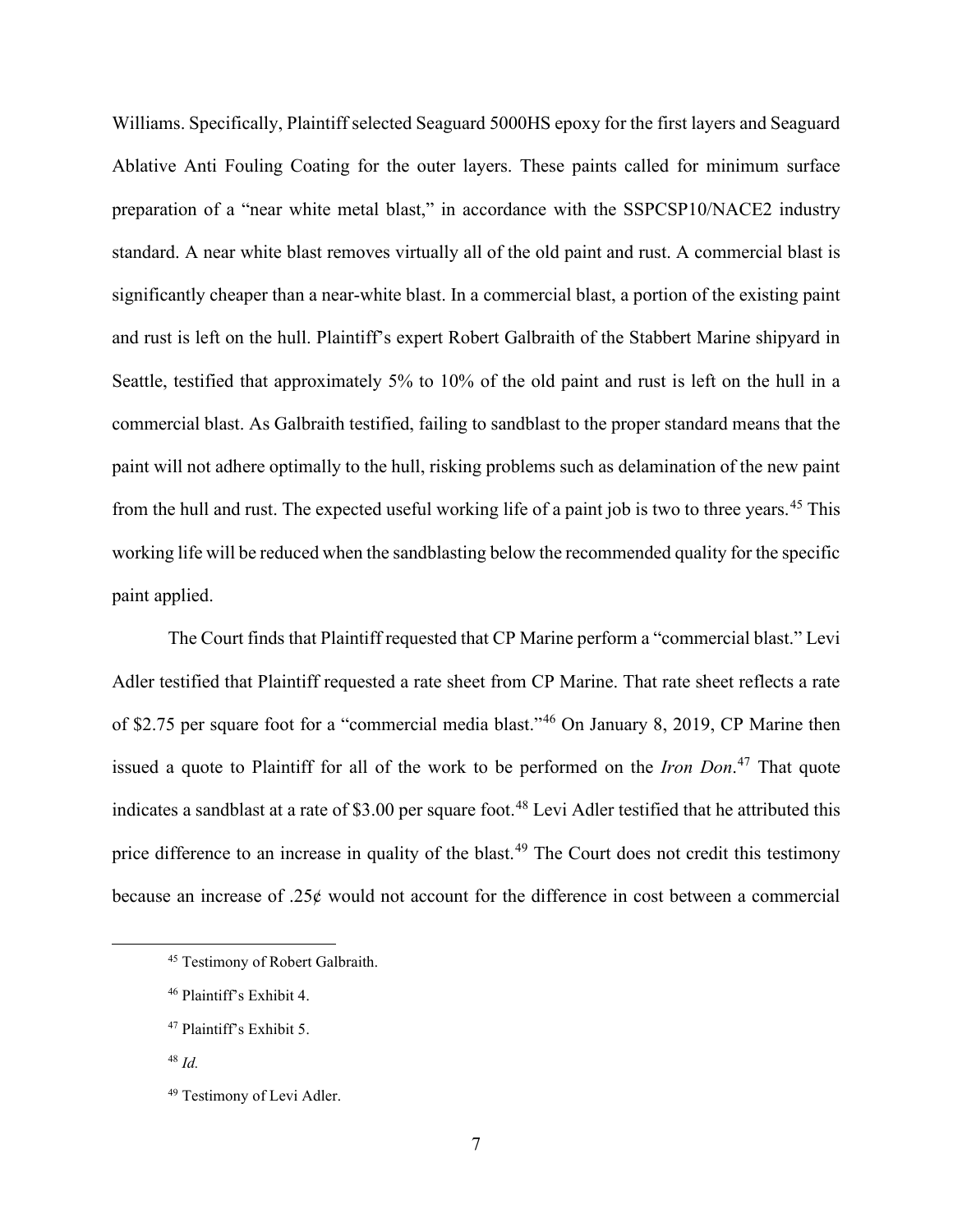and near white blast. Moreover, CP Marine performed repairs on the vessel in January and February of 2019. This work is reflected in two invoices issued on January 31, 2019, and February 27, 2019.<sup>50</sup> These invoices reflect that the total cost to blast prime and paint the hull was \$32,370. Joseph Dardar testified that a near white blast would have cost at least \$120,000 for the size of the vessel. Further, a Sherwin-Williams vessel survey from October 25, 2019 indicates that CP Marine "was hired to perform a . . . [c]ommercial blast."<sup>51</sup> Given this evidence and testimony, as well as Galbraith's testimony that commercial blasts are significantly cheaper, the Court finds that Plaintiff requested a commercial blast.

### **2. Method of Payment**

The invoices the Court has reviewed indicate there was no requirement for payment by wire. Each of the invoices sent to Plaintiff before March 6, 2019 direct the recipient to "[r]emit check payments to above company name and address."<sup>52</sup> Plaintiff paid the December 14, 2018 tow invoice by check without issue or complaint from Defendants.<sup>53</sup> Plaintiff also paid the January 5, 2019 invoice by check without issue or complaint from Defendants.<sup>54</sup>

### **3. Timing of Payment**

The Court also concludes that there was no course of dealing between the parties adequate to make "due upon receipt" a term of the contract between the parties. There was no such term in the original quote from CP Marine, and Plaintiff never agreed to the term. Further, Plaintiff testified that it paid at least two invoices by check without issue. Plaintiff paid the December 20,

<sup>50</sup> Defense Exhibit 8.

<sup>51</sup> Plaintiff's Exhibit 31.

<sup>52</sup> *See* Defense Exhibit 8.

<sup>53</sup> Testimony of Levi Adler, Gina Taromina. Defense Exhibit 9.

<sup>54</sup> Defense Exhibit 9.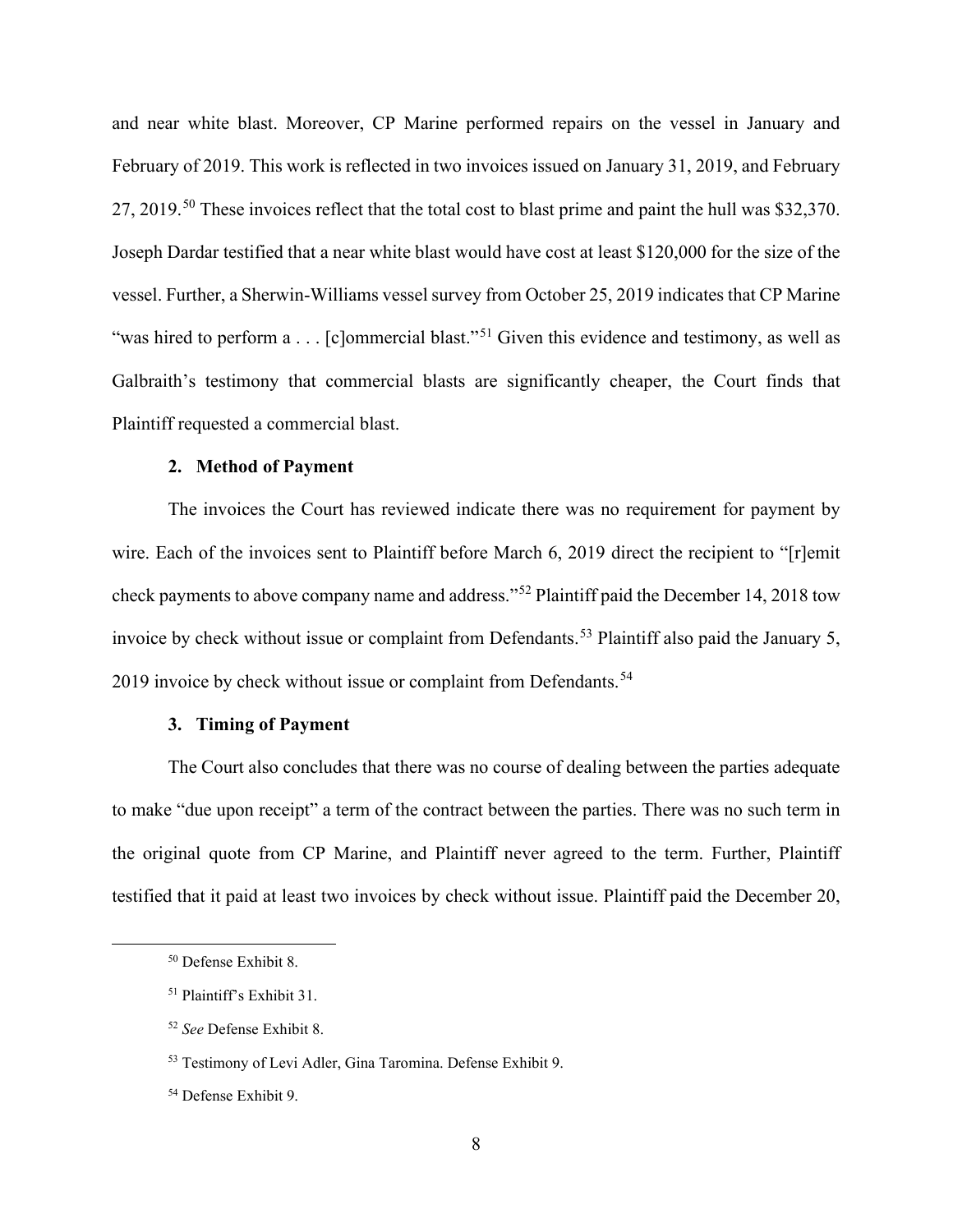2018 invoice by check on December 27, 2018.<sup>55</sup> Plaintiff also paid the January 5, 2019 invoice by check on February 4, 2019.<sup>56</sup> CP Marine invoiced Kenai on January 31, 2019, for the work performed to date. CP Marine put on its invoice "due upon receipt." Based on that, CP Marine, through Joseph Dardar, demanded that Plaintiff immediately make payment on any invoice received. The Court finds that the modification of this term was not effective to alter the course of dealing between the parties. Therefore, the Court finds that payment was due within a reasonable time after receipt of invoices.

### *D. The Work on the Vessel*

The Vessel was placed on dry dock on January 5, 2019. That same day, CP Marine sent an invoice to Plaintiff for the \$2,000 dry docking fee.<sup>57</sup> Plaintiff paid this invoice by check, which CP Marine deposited on February 4, 2019.<sup>58</sup>

Work commenced on the *Iron Don* in January 2019. Defendant sent two invoices for this work: one on January 31, 2019 for \$44,455.00 and a second on February 7, 2019 for \$10,401.15.<sup>59</sup>

In January 2019, Levi Adler visited the *Iron Don*. Levi Adler viewed the paint job in person for the first time. Levi Adler developed concerns about the quality of the workmanship. Levi Adler expressed those concerns to Dardar and asked for a written guarantee of the quality of the workmanship. On February 13, 2019, Levi Adler sent an email reiterating Plaintiff's request for a written guarantee from CP Marine for the quality of repair work being done—specifically, the

<sup>58</sup> Defense Exhibit 9.

<sup>55</sup> Plaintiff's Exhibit 3; Defense Exhibit 9.

<sup>56</sup> Defense Exhibits 8, 9.

<sup>57</sup> Defense Exhibit 8.

<sup>59</sup> Defense Exhibit 8.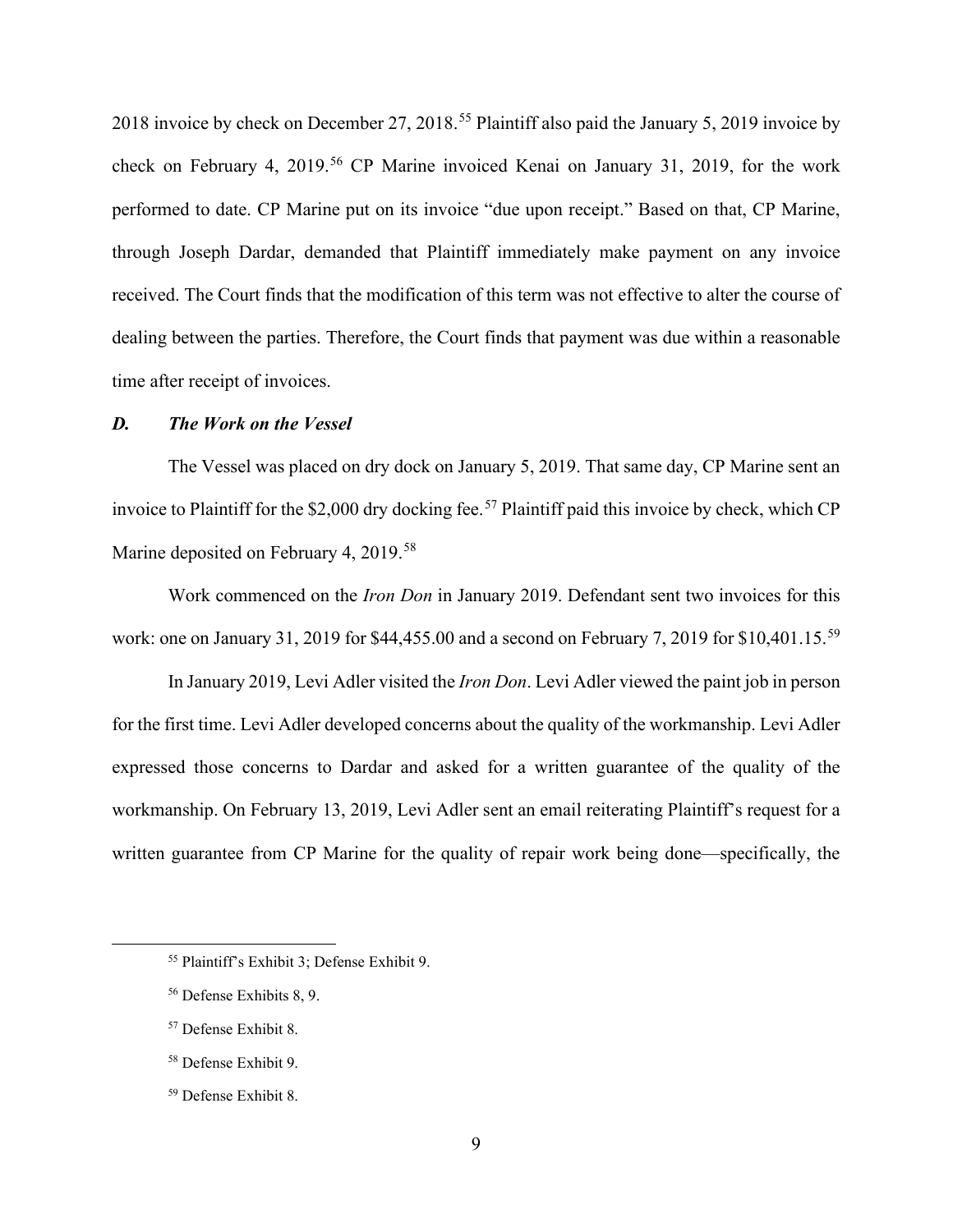welding, blasting, and paint.<sup>60</sup> The next day, on February 14, Levi and Austin Adler had a conference call with Dardar and B.J. Creppel. On that call, Plaintiff again requested a written guarantee for the work performed on the vessel. Dardar and Creppel told Plaintiff they needed to talk to "Sam" before giving such a written guarantee.<sup>61</sup> A few days later, on February 18, Levi Adler spoke to Dardar and Creppel again. Creppel, on behalf of CP Marine, told Levi Adler that CP Marine would not provide a written guarantee because a judge would see that guarantee differently than CP Marine did. CP Marine then demanded immediate payment on the outstanding invoices from January 31 and February 7. Levi and Austin Adler decided to pay the invoice and end the working relationship with Defendants as soon as possible.<sup>62</sup> That same day, Plaintiff wired \$54,856.15 to Defendants, satisfying the January 31, 2019 and February 7, 2019 invoices.<sup>63</sup>

At 6:20 PM the following day, February 19, Gina Taromina of CP Marine emailed a letter to Plaintiff.<sup>64</sup> The letter demanded that all of Plaintiff's crew immediately vacate the vessel and Defendants' shipyard. The letter further demanded that all of Plaintiff's equipment be removed from the shipyard. The letter states that failure to comply will result in a \$1,000 daily storage fee. Finally, the letter threatened to remove the vessel from dry dock and return it to the water. The letter stated that a \$5,000 per day vessel storage fee would be imposed once the vessel was in the water. Shortly after, Levi Adler received a phone call from John Tingley, a laborer living and working aboard the *Iron Don*. Mr. Tingley told Levi Adler that Jefferson Parish sheriffs were

<sup>60</sup> Plaintiff's Exhibit 9.

<sup>61</sup> Testimony of Levi Adler.

<sup>62</sup> Testimony of Levi Adler, Austin Adler.

<sup>63</sup> The parties stipulated to this fact at trial. *See* Testimony of Gina Tarmoina. *See also* Testimony of Levi Adler, Austin Adler, Joseph Dardar; Defense Exhibit 9.

<sup>64</sup> Plaintiff's Exhibit 10.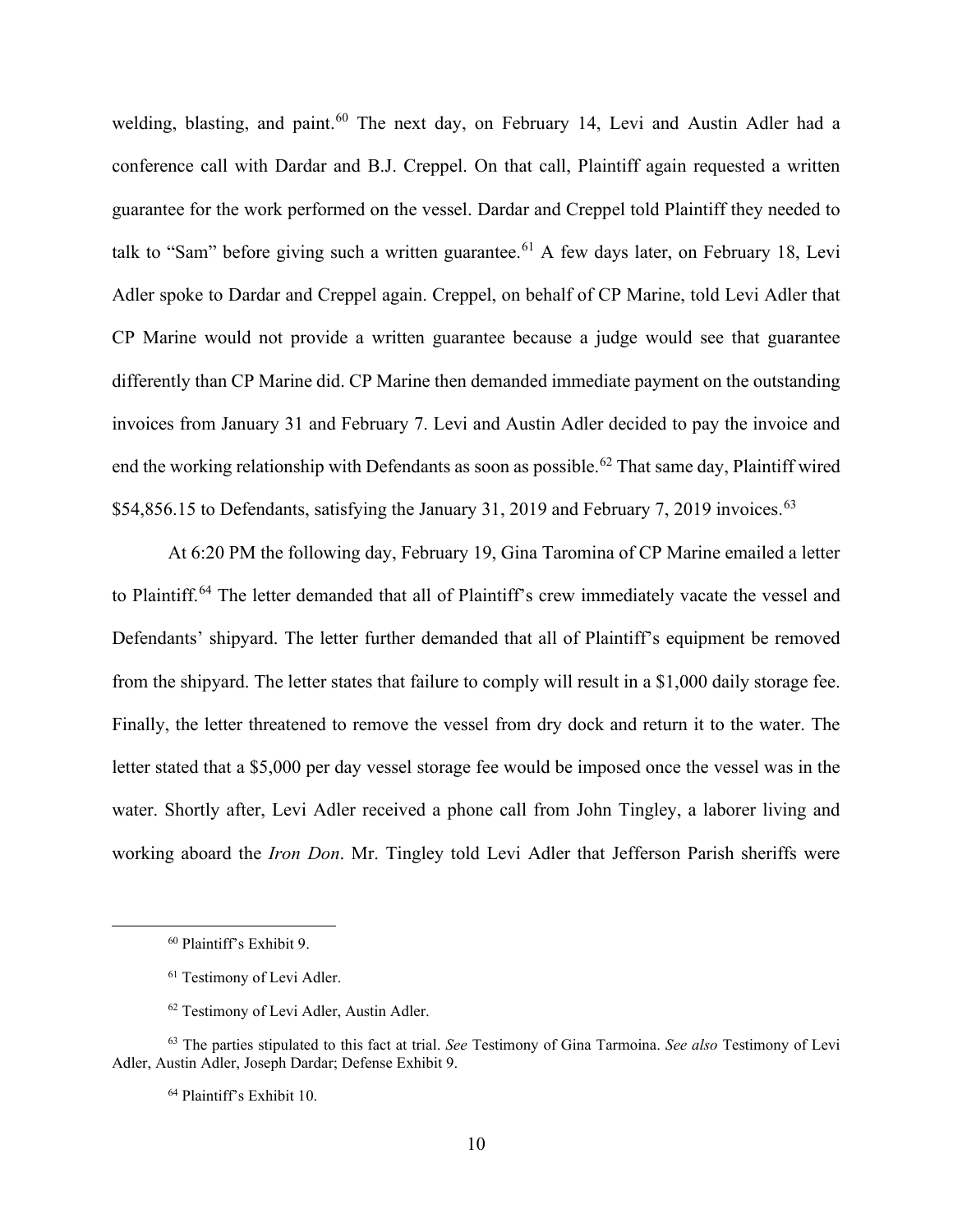present and ordering Plaintiff's crew off the vessel.

After evicting Plaintiff on February 19, CP Marine completed the remainder of the work on the vessel. On February 27, 2019, CP Marine sent one final invoice to Plaintiff for \$21.435.<sup>65</sup> Austin Adler immediately wrote a check for the final invoice and delivered it to CP Marine, which CP Marine deposited the same day.<sup>66</sup> This payment satisfied all outstanding CP Marine invoices to Plaintiff.<sup>67</sup> Austin Adler called Plaintiff's bank to confirm that the check had cleared. Mr. Dye, a representative from Plaintiff's bank, confirmed that Defendant had cashed the check and that it cleared on February 28, 2019.

## *E. The Vessel Seizure*

Six days later, on March 5, 2019, Plaintiff came to pick up the *Iron Don* from CP Marine's facility. Austin Adler was accompanied by John Phillips of Tom's Marine and Salvage in Tom Dinh's vessel the *Super T*. <sup>68</sup> However, Dardar, now operating the *M/V Aunt Di*, a vessel owned and operated by TME, and acting in his capacity with TME, drove the *Aunt Di* across the waterway, ramming into Dinh's vessel the *Super T*. <sup>69</sup> This ramming pinned the *Super T*, preventing Plaintiff from retrieving its vessel.

Dardar spoke to Austin Adler, verbally threatening Adler. Dardar told Austin Adler that he could not retrieve Plaintiff's boat until after the check had cleared. Dardar testified that his bank informed him that it would take "up to seven days" for Plaintiff's check to clear. Plaintiff testified that they had previously paid invoices by check without any mention of a requirement that a check

<sup>68</sup> Testimony of Tom Dinh.

<sup>65</sup> Defense Exhibit 8.

<sup>66</sup> Testimony of Levi Adler, Austin Adler, Gina Taromina.

<sup>67</sup> Testimony of Gina Taromina.

<sup>69</sup> Plaintiff's Exhibit 22.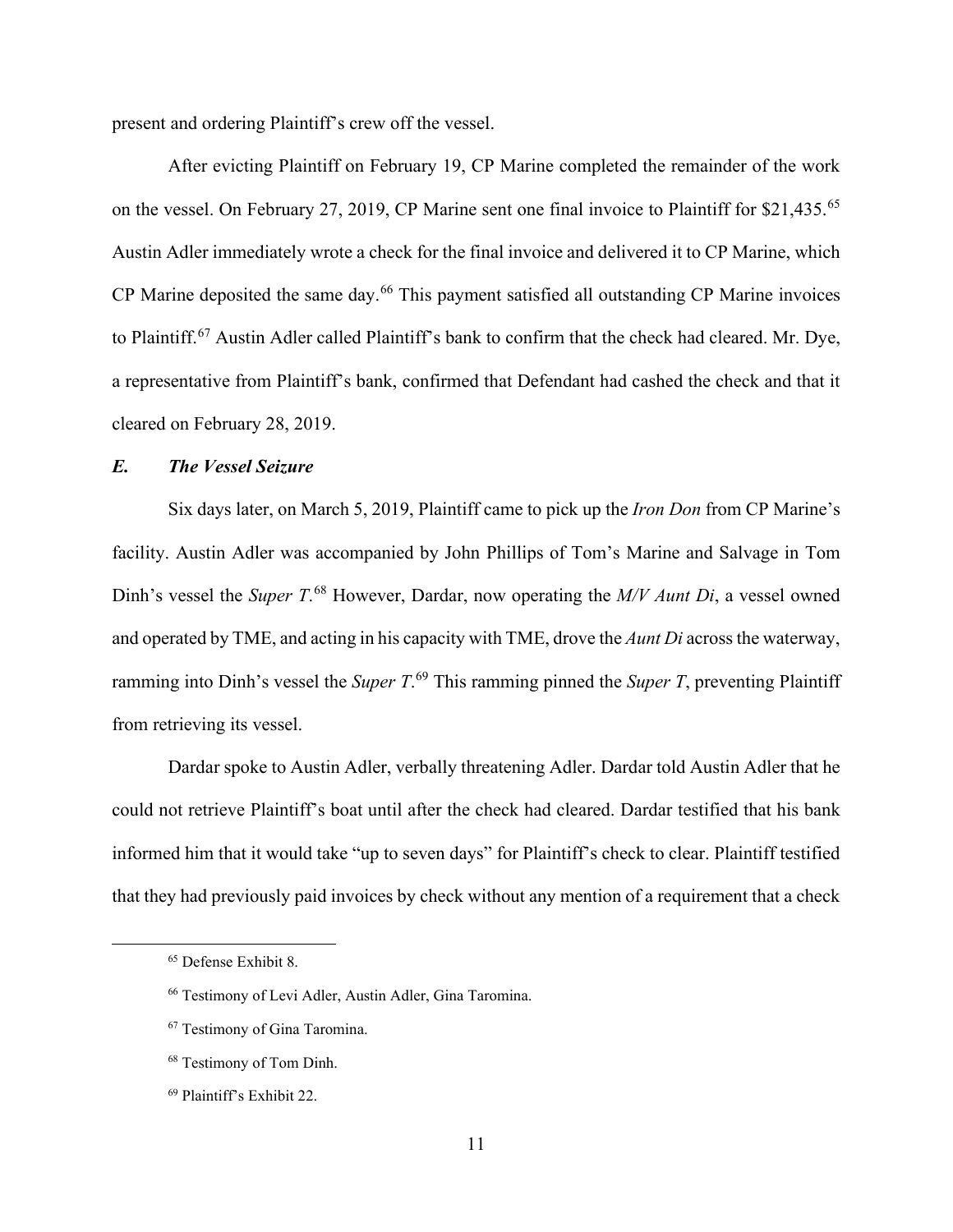"clear" Defendants' bank.<sup>70</sup> The Court specifically finds that by this date Plaintiff had paid two different invoices through check: (1) the December 25, 2018 invoice, paid on December 27, 2018; and (2) the January 5, 2019 invoice, paid on February 4, 2019.<sup>71</sup> Defendants produced no evidence that these check payments did not clear or were cancelled. Additionally, Plaintiff testified that its own bank confirmed that the check had cleared, and the funds had been removed from Plaintiff's account.<sup>72</sup> Further, Dinh testified that he received several payments from Plaintiff by check and that all the checks cleared without issue and Plaintiff never attempted to cancel a check after remitting payment.<sup>73</sup> Therefore, the Court does not credit Dardar's testimony that he was concerned Plaintiff might cancel the check and that funds would be removed from his account.

The day after the March 5, 2019 ramming, Plaintiff received an invoice for \$20,750 from TME.<sup>74</sup> Prior to this invoice, Plaintiff had received only one invoice from TME for the December 2018 towing, which was paid in full.<sup>75</sup> All other invoices came from CP Marine.<sup>76</sup> The TME invoice reflected that it was issued "due to events that occurred on 3/5."<sup>77</sup> The invoice stated that payment must be received by wire transfer by "close of bank business (3:00 pm CST)" on March 8, 2019.<sup>78</sup> At this point in the business relationship, Plaintiff had no formal business relationship

- <sup>72</sup> Testimony of Levi Adler, Austin Adler.
- <sup>73</sup> Testimony of Tom Dinh.
- <sup>74</sup> Plaintiff's Exhibit 12.
- <sup>75</sup> Testimony of Levi Adler, Gina Taromina.
- <sup>76</sup> Testimony of Levi Adler, Gina Taromina.
- <sup>77</sup> Plaintiff's Exhibit 12.
- <sup>78</sup> *Id.*

<sup>70</sup> Testimony of Levi Adler.

<sup>71</sup> Testimony of Gina Taromina. *See also* Defense Exhibit 9.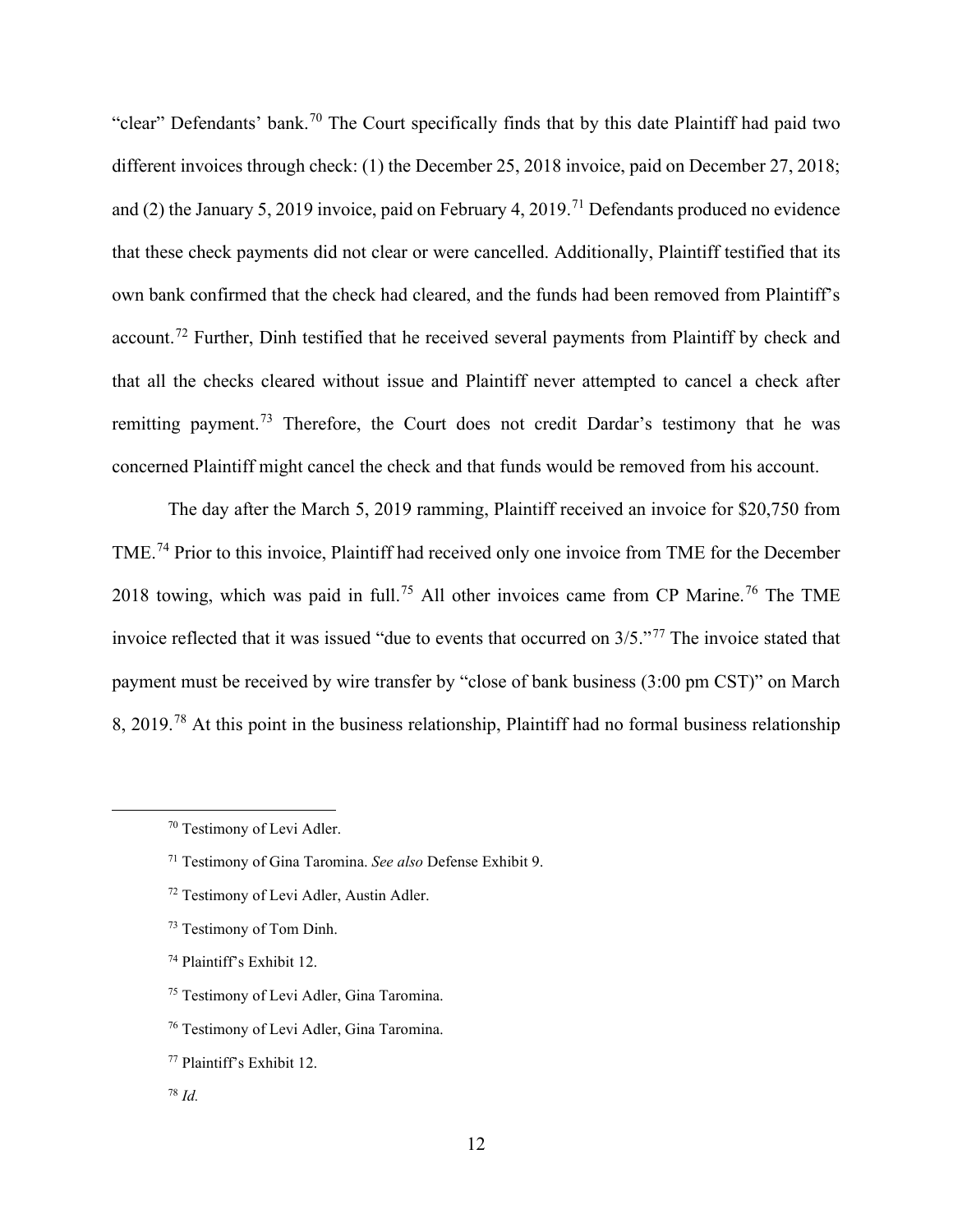with TME and owed no debt to TME. Additionally, Dardar admitted at trial that he never intended to collect on this invoice and "should never have sent it."<sup>79</sup> Dardar also testified that he had arrested vessels before and was familiar with the proper procedure to arrest a vessel.<sup>80</sup> Therefore, the Court finds that Dardar sent this invoice for the sole purpose of intimidating and threatening Plaintiff.

## *F. Events After Plaintiff Retrieved the Iron Don*

Between remitting final payment on February 28, 2019, and returning to retrieve the vessel on March 5, 2019, Plaintiff contacted other shipyards to find a new yard to move the *Iron Don*. Plaintiff was put in contact with Tom Dinh, owner of Tom's Marine and Salvage in Lafitte, Louisiana. Dinh agreed to tug the *Iron Don* to his shipyard and allow Plaintiff to finish work on the vessel. Plaintiff ultimately retrieved the *Iron Don* and left the CP Marine shipyard on March 11, 2019.

Plaintiff's charter agreement with Ocean Beauty required Plaintiff to be at the charterer's facility in Naknek, Alaska, by June 25, 2019.<sup>81</sup> After the vessel left CP Marine, it was transported to Tom's Marine and Salvage. Austin Adler testified that Plaintiff's timeline for getting to Alaska was "still on track" when the *Iron Don* left CP Marine's shipyard. The *Iron Don* remained at Tom's Marine and Salvage for two months awaiting additional repairs.<sup>82</sup> One such repair was the installation of new engines. These engines did not arrive at Tom's Marine and Salvage until April 8, 2019. <sup>83</sup> The *Iron Don* left Tom's Marine and Salvage on May 11, 2019. <sup>84</sup> Plaintiff arrived in

<sup>79</sup> Testimony of Joseph Dardar.

<sup>80</sup> Testimony of Joseph Dardar.

<sup>81</sup> Plaintiff's Exhibit 1.

<sup>82</sup> Testimony of Tom Dinh.

<sup>83</sup> Testimony of Austin Adler.

<sup>84</sup> Testimony of Levi Adler.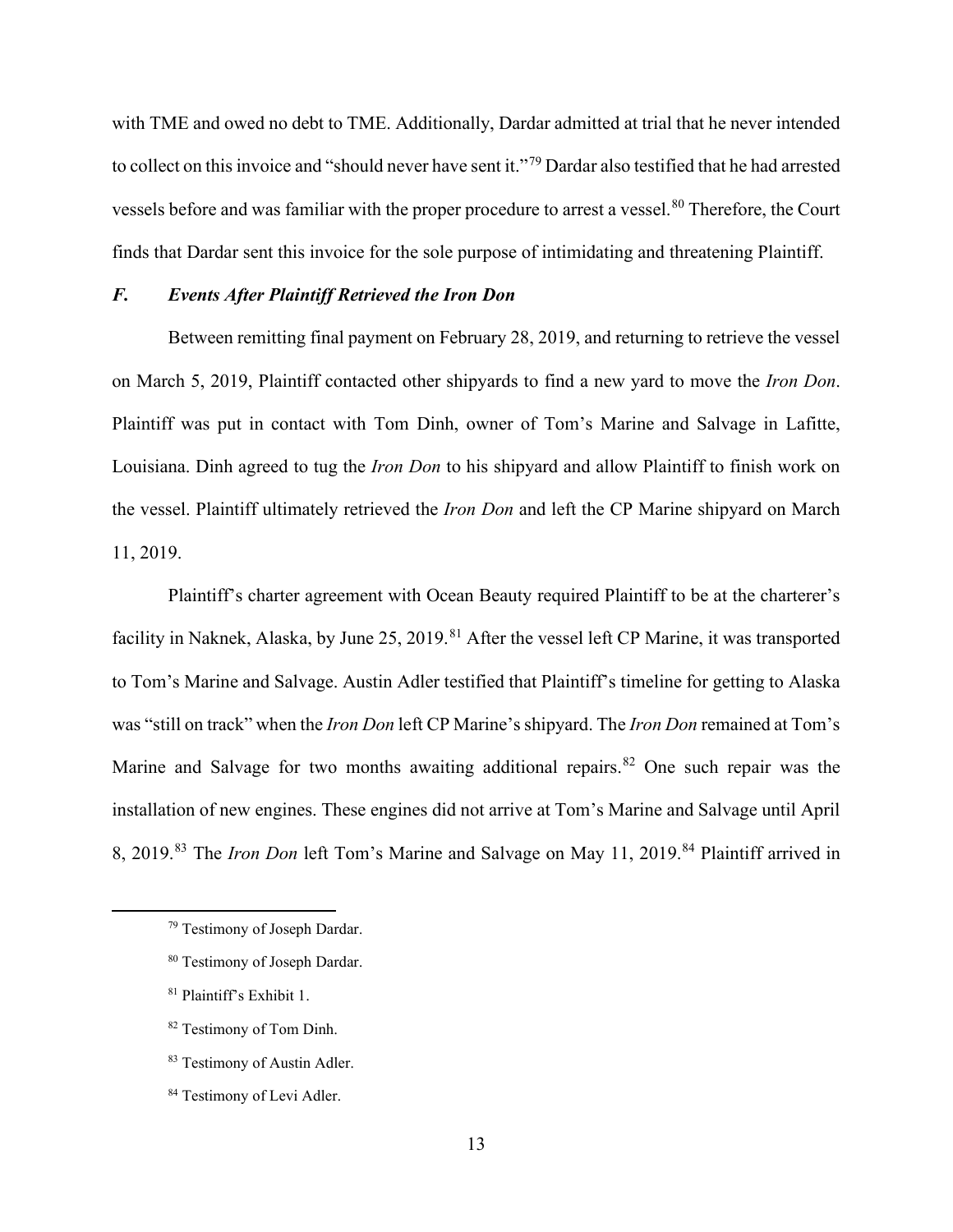Seattle in May of 2019, where the *Iron Don* required additional outfitting and repairs. After those repairs were completed, the vessel departed Seattle bound for Alaska. These additional repairs at Tom's Marine and Salvage and in Seattle were not part of Plaintiff's contract with Defendants. Therefore, based on the over two-month delay in completing this additional work, the Court finds that Plaintiff has not met its burden to show that Defendants' allegedly dilatory performance caused its late arrival in Alaska.

### **III. Conclusions of Law**

## *A. Breach of Contract*

"[I]t is an established rule of ancient respectability that oral contracts are generally regarded as valid by maritime law."<sup>85</sup> The interpretation of a maritime contract is a question of law.<sup>86</sup> "When interpreting maritime contracts, federal admiralty law rather than state law applies."<sup>87</sup> "In maritime contract disputes, federal courts apply general principles of contract law. However, to the extent that it is not inconsistent with admiralty principles, state contract law may be applicable to maritime contracts."<sup>88</sup> A plaintiff suing on a contract, whether written or oral, must establish the basic elements of a contract—namely, offer, acceptance and consideration.<sup>89</sup>

Oral contracts are valid under maritime law.<sup>90</sup> Maritime service contracts contain an

<sup>89</sup> *Id.* at \*2.

<sup>85</sup> *Kossick v. United Fruit Co.*, 365 U.S. 731, 734 (1961).

<sup>86</sup> *Barrioes v. Centaur, LLC*, 942 F.3d 670, 680 (5th Cir. 2019).

<sup>87</sup> *LLOG Expl. Co. v. Signet Mar. Corp.*, 673 F. App'x 422, 425 (5th Cir. 2016) (quoting *Int'l Marine, LLC v. Delta Towing, LLC*, 704 F.3d 350, 354 (5th Cir. 2013)).

<sup>88</sup> *In re Tasch, Inc.*, 46 App'x 731, 2002 WL 1973464, at \*2 (5th Cir. July 31, 2002) (citation omitted).

<sup>90</sup> *Kossick*, 365 U.S. at 734 ("[I]t is an established rule of ancient respectability that oral contracts are generally regarded as valid by maritime law."). *See also Marine Office of Am. Corp. v. M/V Vulcan*, 891 F. Supp. 278, 287 (E.D. La. 1995).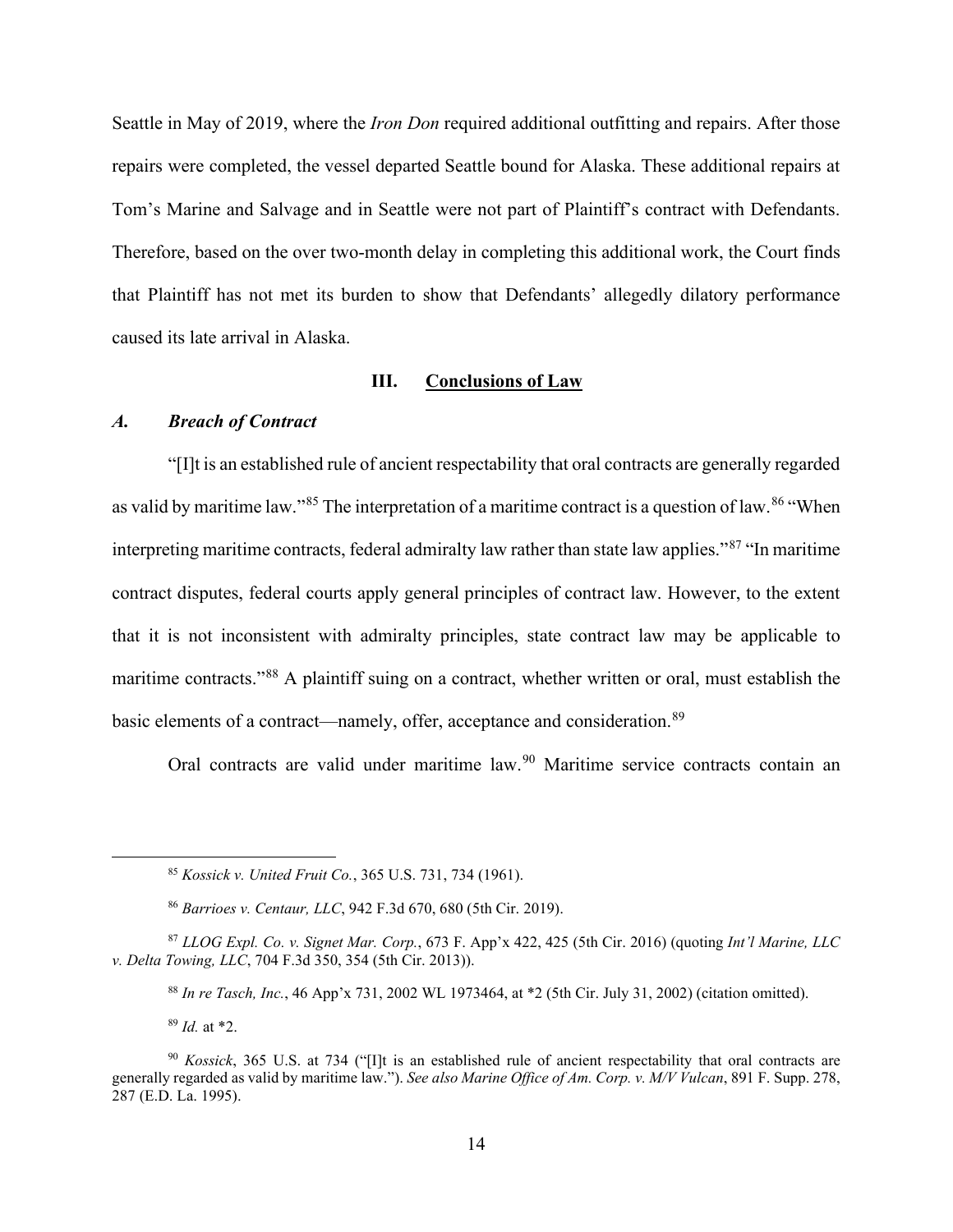implied warranty of workmanlike performance.<sup>91</sup> This warranty requires that a maritime service contractor perform in a workmanlike manner, exercising the "degree of diligence, attention, and skill which is adequate to complete a task."<sup>92</sup> The Court concludes that Plaintiff has not carried its burden to show that Defendants breached the implied warranty of workmanlike performance. There is no evidence that Plaintiff entered into a contract with Defendant Ten Mile Exchange, LLC. Therefore, there was no contract for Defendant Ten Mile Exchange, LLC to breach.

Although the Court finds that Plaintiff did enter an oral contract with Defendant CP Marine, the Court further finds that CP Marine completed the repairs with the "degree of diligence, attention, and skill . . . adequate to complete [the] task."<sup>93</sup> Specifically, given the Court's finding that Plaintiff requested a commercial blast, the Court concludes that Defendant did not breach the implied warranty of workmanlike performance. Plaintiff's expert Galbraith testified that commercial blasts leave behind a portion of the old paint and rust on the hull. Galbraith further testified that this will cause issues with the paint adhering to the hull. Similarly, Galbraith testified that the expected lifespan of a paint job is two to three years, which will decrease if a vessel is not properly sandblasted. Levi Adler testified that Plaintiff plans to repaint the vessel in the fall of 2022.<sup>94</sup> Thus, the Court finds that Plaintiff has received the average expected lifespan of a paint job and has not shown a deficient performance on the part of Defendants. Therefore, the Court

<sup>91</sup> *Ryan Stevedoring Co. v. Pan-Atlantic S.S. Corp.*, 350 U.S. 124 (1956) *superseded by statute on other grounds*, 33 U.S.C. § 905. *See also Emps. Ins. of Wausau v. Suwanne River Spa Lines, Inc.*, 866 F.2d 752, 763 n.17 (5th Cir. 1989).

<sup>92</sup> *Cont'l Ins. Co. v. Bollinger Quick Repair, LLC*, No. 18-2810, 2021 WL 1313406, at \*2 (E.D. La. 2021) (Barbier, J.) (quoting Thomas J. Schoenbaum, Admiralty & Maritime Law § 5:14 (6th ed. 2019)).

<sup>93</sup> *Cont'l Ins. Co.*, 2021 WL 1313406, at \*2.

<sup>&</sup>lt;sup>94</sup> Testimony of Levi Adler.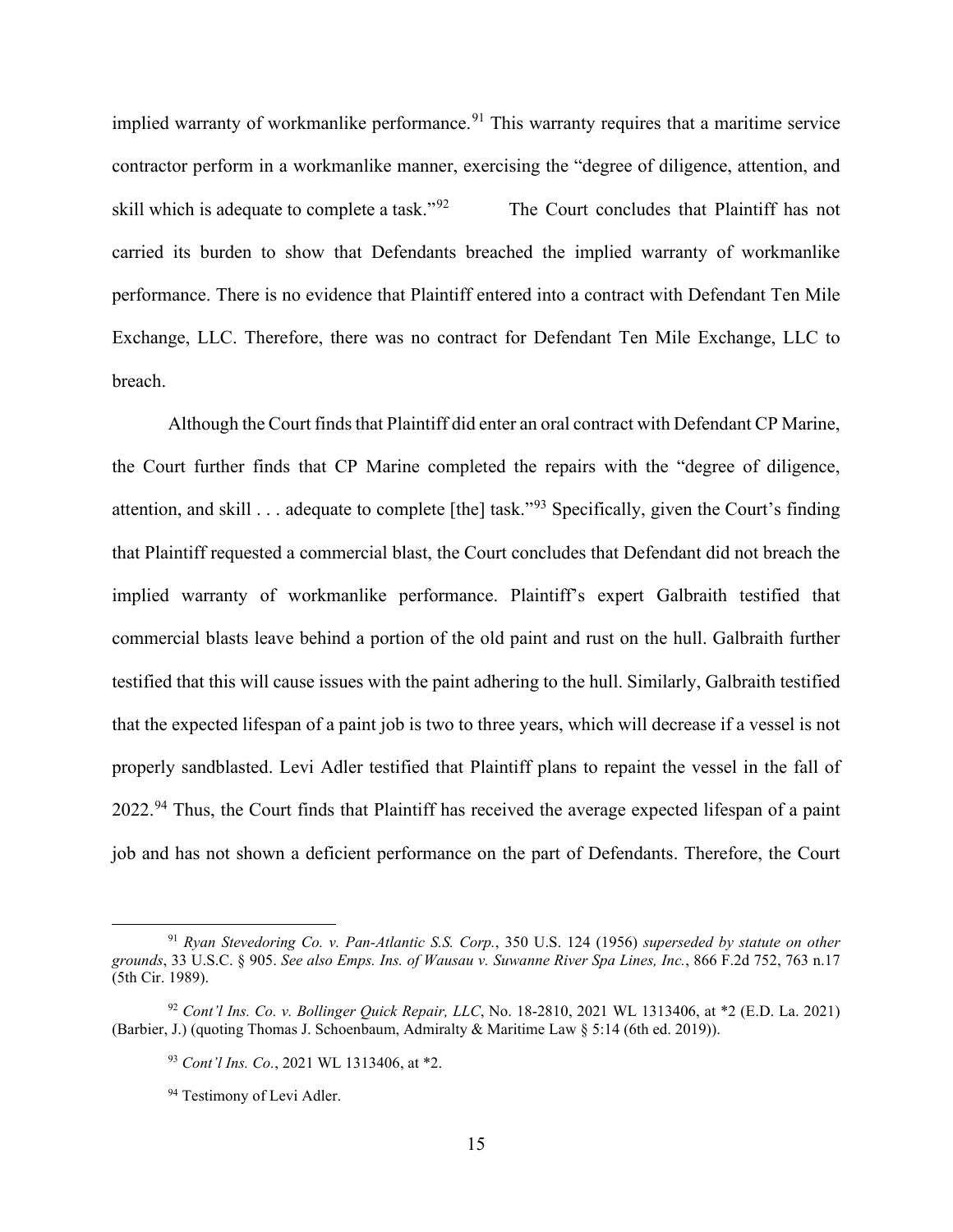finds that Levi Adler's testimony that paint was chipping off of the hull is due to the suboptimal sand blast ordered by Plaintiff and not by Defendants' deficient workmanship. Accordingly, the Court finds in favor of Defendants on Plaintiff's breach of contract claims.

### *B. Wrongful Arrest and Conversion*

"To succeed on a claim for wrongful arrest of a vessel, the claimant must establish that the seizure was (1) pursuant to an invalid maritime lien and (2) committed with bad faith, malice, or gross negligence."<sup>95</sup> An oral contract for repairs can give rise to a maritime lien.<sup>96</sup> Once a debt is repaid, the lien ceases to exist.<sup>97</sup> Here, the Court concludes Defendants' seizure was pursuant to an invalid maritime lien. At the time Defendants rammed and detained Plaintiff's vessel, Defendants had completed all repairs and Plaintiff had fully paid for the contract. Therefore, any maritime lien over the vessel had ceased. Thus, Defendants no longer had a valid maritime lien.

"The gravamen of the right to recover damages for wrongful seizure or detention of vessels is the bad faith, malice, or gross negligence of the offending party."<sup>98</sup> The Fifth Circuit has explained that bad faith damages in the wrongful arrest context are "analogous to those in cases of malicious prosecution."<sup>99</sup> In the context of malicious prosecution:

The defendant is required to respond in damages for causing to be done through the process of the court that which would have been wrongful for him to do himself, having no legal justification therefor and acting in bad faith, with malice, or through

<sup>95</sup> *El Paso Prod. Gom, Inc. v. Smith*, 2009 A.M.C. 1733, 1733 (E.D. La. 2009) (Vance, J.) (citing *Frontera Fruit Co. v. Dowling*, 91 F.2d 293, 297 (5th Cir. 1937)).

<sup>96</sup> *Constructive Hands, Inc. v. Baker*, 446 F. Supp. 2d 88, 92–93, 97 (N.D.N.Y. 2006).

<sup>97</sup> *World Fuel Servs., Inc. v. Magdalena Green M/V*, 464 Fed. App'x 339, 341 (5th Cir. 2012) (citing *Mullane v. Chambers*, 438 F.3d 132, 138 (1st Cir. 2006); *Maritrend, Inc. v. M/V Sebes*, No. 96-3140, 1997 WL 660614, at \*2 (E.D. La. Oct. 23, 1997)).

<sup>98</sup> *Frontera Fruit Co.*, 91 F.2d at 297.

<sup>99</sup> *Id.*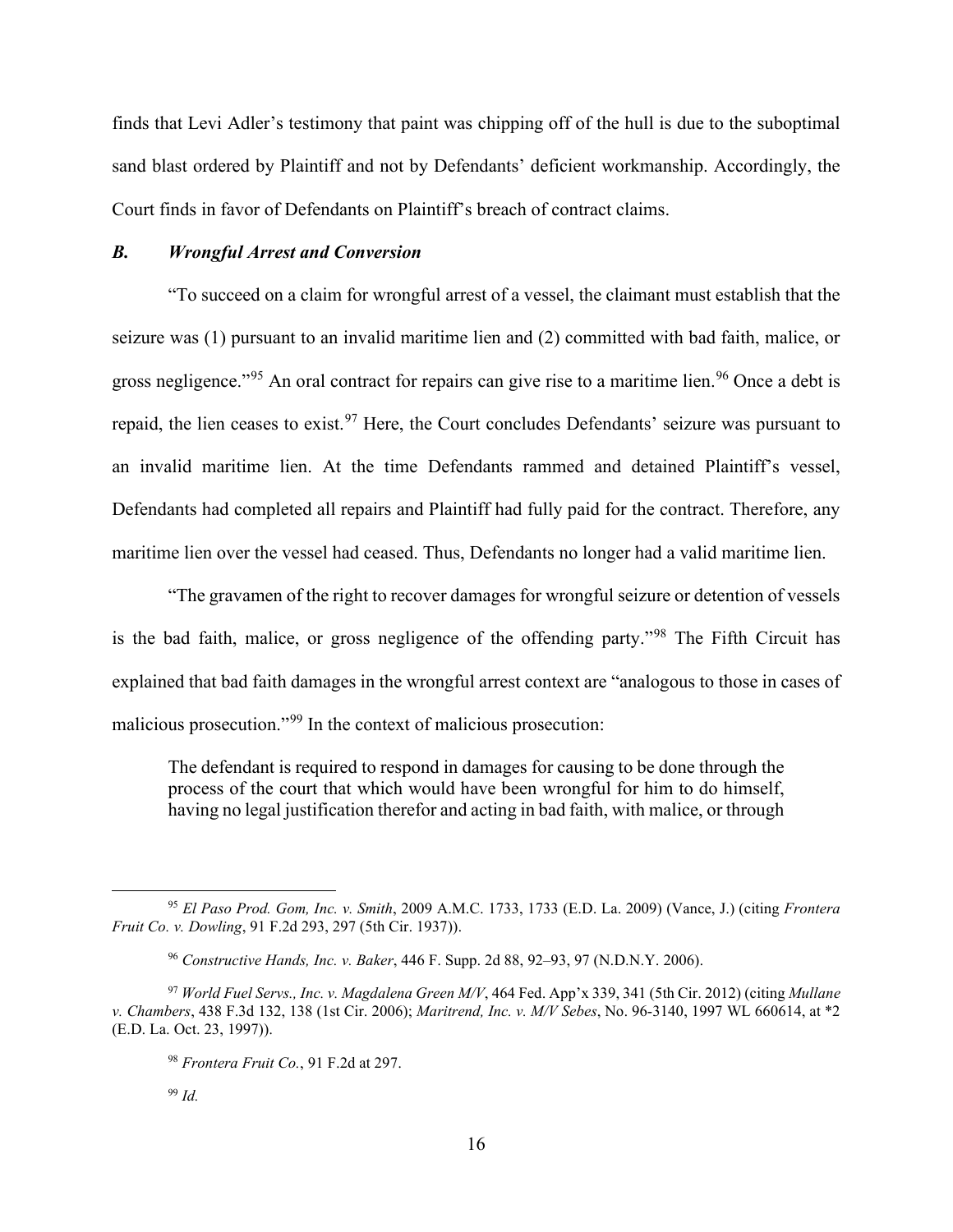a wanton disregard of the legal rights of his adversary. $^{100}$ 

The Fifth Circuit has held that a party acted in good faith when there was a "bona fide dispute over the validity of [the] lien" and "the parties could have legitimately and honestly believed that the lien would stand up."<sup>101</sup> But a court may infer bad faith from a lack of probable cause for a plaintiff's claims.<sup>102</sup> Additionally, state law can supplement federal maritime law with regard to self-help.<sup>103</sup> Louisiana, following the well-established civil law tradition, abhors selfhelp in creditor-debtor relationships.<sup>104</sup> This is particularly true for vessels, where the lien-holder has the right to arrest the vessel.<sup>105</sup>

The Court finds that Defendants acted with bad faith. Defendants detained the vessel pursuant to an invalid maritime lien. When Defendants rammed and detained Plaintiff's vessel, they acted with callous disregard for the safety of the people aboard the vessels. Defendants threatened Plaintiff by sending a \$20,750 invoice from TME for ramming and detaining the *Iron Don*. That invoice demanded payment within two days. Further, Dardar testified he never intended to collect this invoice, effectively conceding that it was an intimidation tactic. Dardar also testified he was familiar with the proper procedure to arrest a vessel, but nevertheless took matters into his own hands to prevent Plaintiff from retrieving its vessel. Therefore, the Court finds these actions

<sup>100</sup> *Id.*

<sup>104</sup> *Price v. U-Haul Co. of La.*, 09-1959 (La. 9/8/99); 745 So. 2d 593, 599.

<sup>101</sup> *See Cardinal Shipping Corp. v. M/S Seisho Maru*, 744 F.2d 461, 475 (5th Cir.1984).

<sup>102</sup> *See Stewart v. Sonneborn*, 98 U.S. 187, 196–97 (1878).

<sup>103</sup> *See Dietrich v. Key Bank, NA*, 72 F.3d 1509, 1513 (11th Cir. 1996).

<sup>105</sup> *See* George Rutherglen, *The Contemporary Justification for Maritime Arrest and Attachment*, 30 Wm. & Mary L. Rev. 541, 562 (1989) ("Because creditors usually cannot seize a vessel without breach of the peace, they must rely on arrest and attachment as alternatives to self-help remedies like repossession.").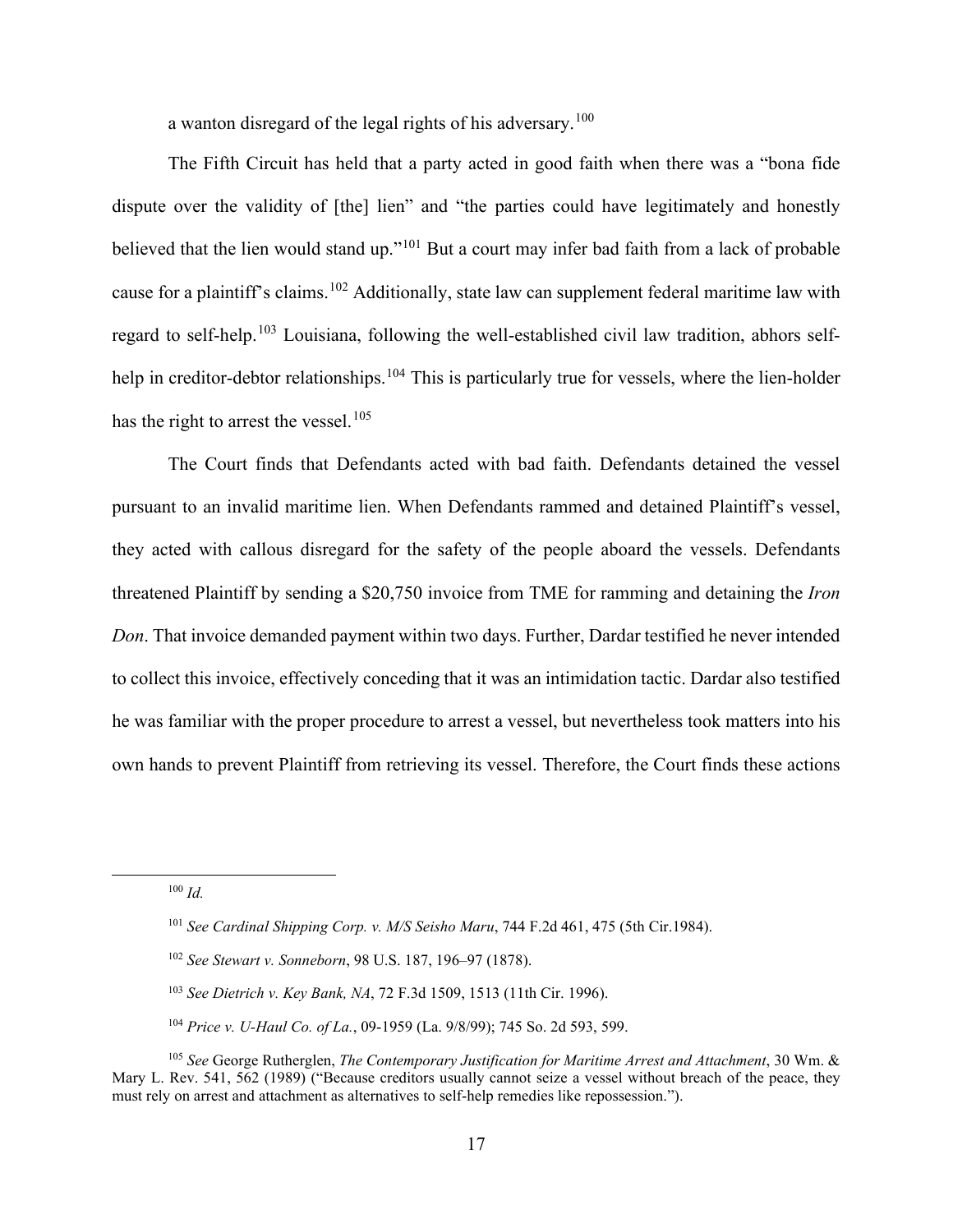to be in bad faith and with "wanton disregard of the legal rights of" Plaintiff.<sup>106</sup> Therefore, Plaintiff is entitled to recover damages.

### *C. Damages*

Given the findings of fact and conclusions of law in this opinion, the Court hereby finds the damages as follows.

### **1. Contract claims**

Plaintiff requests damages for a replacement paint job, missed contract days, and mooring costs arising from Defendants' alleged breach of contract. Because the Court concludes that Defendants did not breach the contract, Plaintiff cannot recover for these damages.

### **2. Wrongful arrest/detention**

Plaintiff also requests damages for the wrongful arrest and detention of its vessel.<sup>107</sup> The owner of a wrongfully arrested vessel is entitled to recover attorney's fees, expert fees, expenses, and court costs.<sup>108</sup> Additionally, "[p]unitive damages . . . may be recovered when a wrongdoer has acted willfully and with gross disregard for the plaintiff's rights."<sup>109</sup> Although the Court finds that Defendants' performance was not dilatory and did not cause Plaintiff's late arrival in Alaska, Defendants' wrongful detention of Plaintiff's vessel plainly delayed Plaintiff by five days. Therefore, as a measure of punitive damages, the Court will award Plaintiff the value of its missed

<sup>106</sup> *Frontera Fruit*, 91 F.2d at 297.

<sup>&</sup>lt;sup>107</sup> In its post-trial briefing, Defendants assert that Plaintiff cannot recover punitive damages because Plaintiff did not request those damages in the pretrial order. Rec. Doc. 88 at 25. Federal Rule of Civil Procedure 54(c) provides that every "final judgment should grant the relief to which each party is entitled, *even if the party has not demanded that relief in its pleadings*." Fed. R. Civ. P. 54(c) (emphasis added). Therefore, Plaintiff is entitled to recover punitive damages for its wrongful arrest claim even if Plaintiff did not request that relief in the pretrial order.

<sup>108</sup> *In re Merry Shipping, Inc.*, 650 F.2d 622, 624 (5th Cir. Unit B July 1981), *overruled on other grounds, The Dutra Group v. Batterton*, 139 S. Ct. 2275 (2019). *Vaughan v. Atkinson*, 369 U.S. 527, 530 (1962); *Frontera Fruit*, 91 F.2d at 297; *Cardinal Shipping Corp.*, 744 F.2d at 474.

<sup>109</sup> *Id.* (citing *Gore v. Turner*, 563 F.2d 159, 164 (5th Cir. 1977)).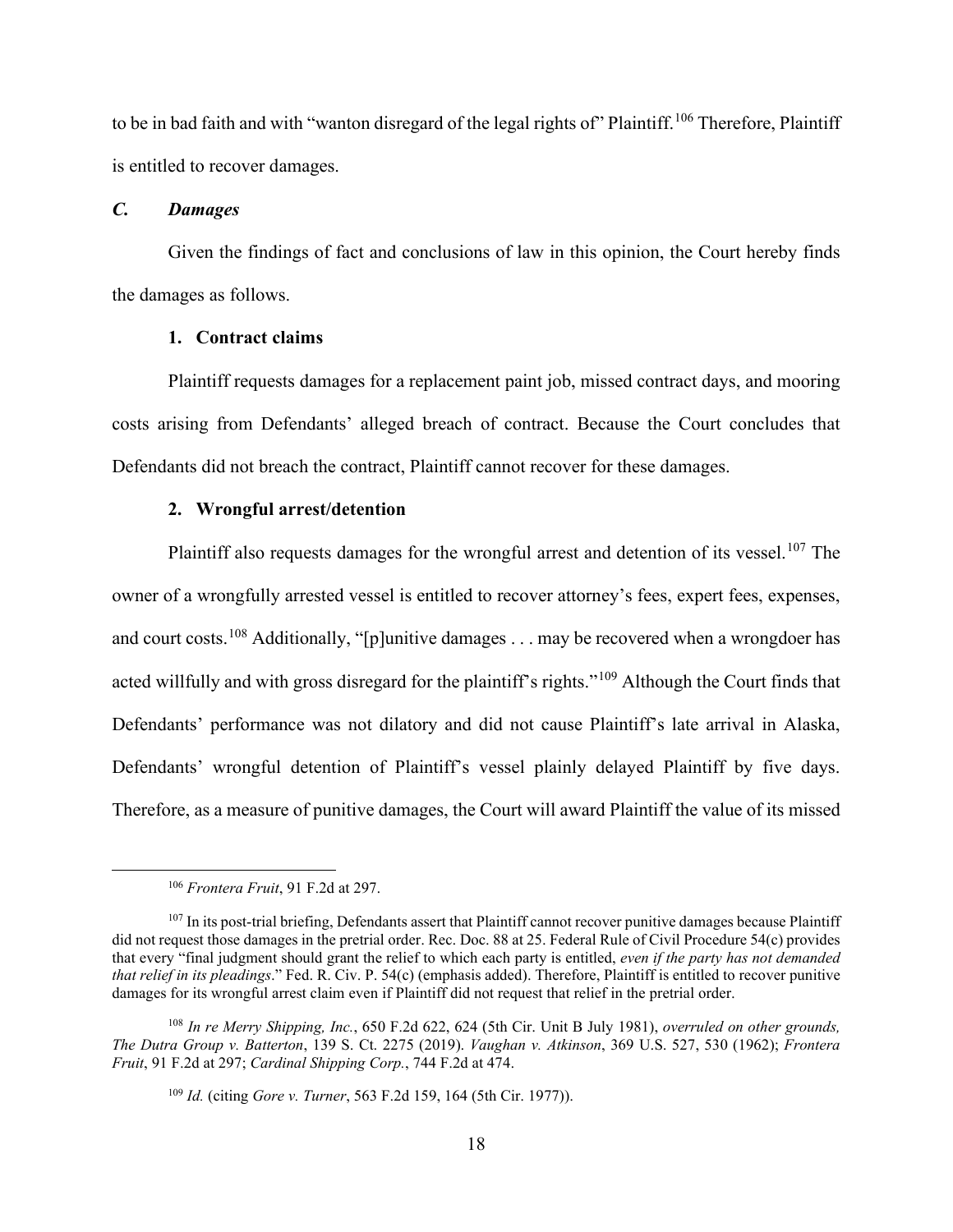contract days for the days that Defendants wrongfully detained the vessel. Specifically, the vessel was detained for five days from March 5, 2019 to March 11, 2019. The net day rate for the salmon fishing charter was \$3,516.10. This rate, multiplied by the five days the vessel was detained, is \$17,580.50. Accordingly, the Court awards Plaintiff attorney's fees, expert fees, expenses, court costs, as well as punitive damages in the amount of \$17,580.50.

### **3. Prejudgment and post-judgment interest**

"As a general rule, prejudgment interest should be awarded in admiralty cases."<sup>110</sup> The "[d]iscretion to deny prejudgment interest is created only when there are 'peculiar circumstances' that would make it inequitable for the losing party to be forced to pay prejudgment interest."<sup>111</sup> Here, there are no peculiar circumstances that would make it inequitable for Defendants to pay prejudgment interest. Therefore, Plaintiff is entitled to prejudgment interest.

In the Fifth Circuit, "prejudgment interest is ordinarily awarded from the date of the loss."<sup>112</sup> "Admiralty courts in setting the<sup>[]</sup> rates [of prejudgment interest] have broad discretion and may look to state law or other reasonable guidelines indicating a fair level of compensation."<sup>113</sup> Given that this Court sits in Louisiana, and the incident giving rise to this judgment occurred in Louisiana, the Court will apply the Louisiana prejudgment interest rate.<sup>114</sup> Prejudgment interest will commence from the date the Court finds that the *M/V Iron Don* was seized, namely, March 5, 2019. Finally, post-judgment interest shall be assessed as provided in 28 U.S.C. § 1961.

<sup>110</sup> *Noritake Co. v. M/V Hellenic Champion*, 627 F.2d 724, 728 (5th Cir. 1980).

<sup>111</sup> *Id.* at 728–29.

<sup>112</sup> *Reeled Tubing, Inc. v. M/V Chad G*, 794 F.2d 1026, 1028 (5th Cir. 1986).

<sup>113</sup> *Id.*

<sup>&</sup>lt;sup>114</sup> The Louisiana rate of legal interest is fixed by Louisiana Revised Statute § 9:3500.